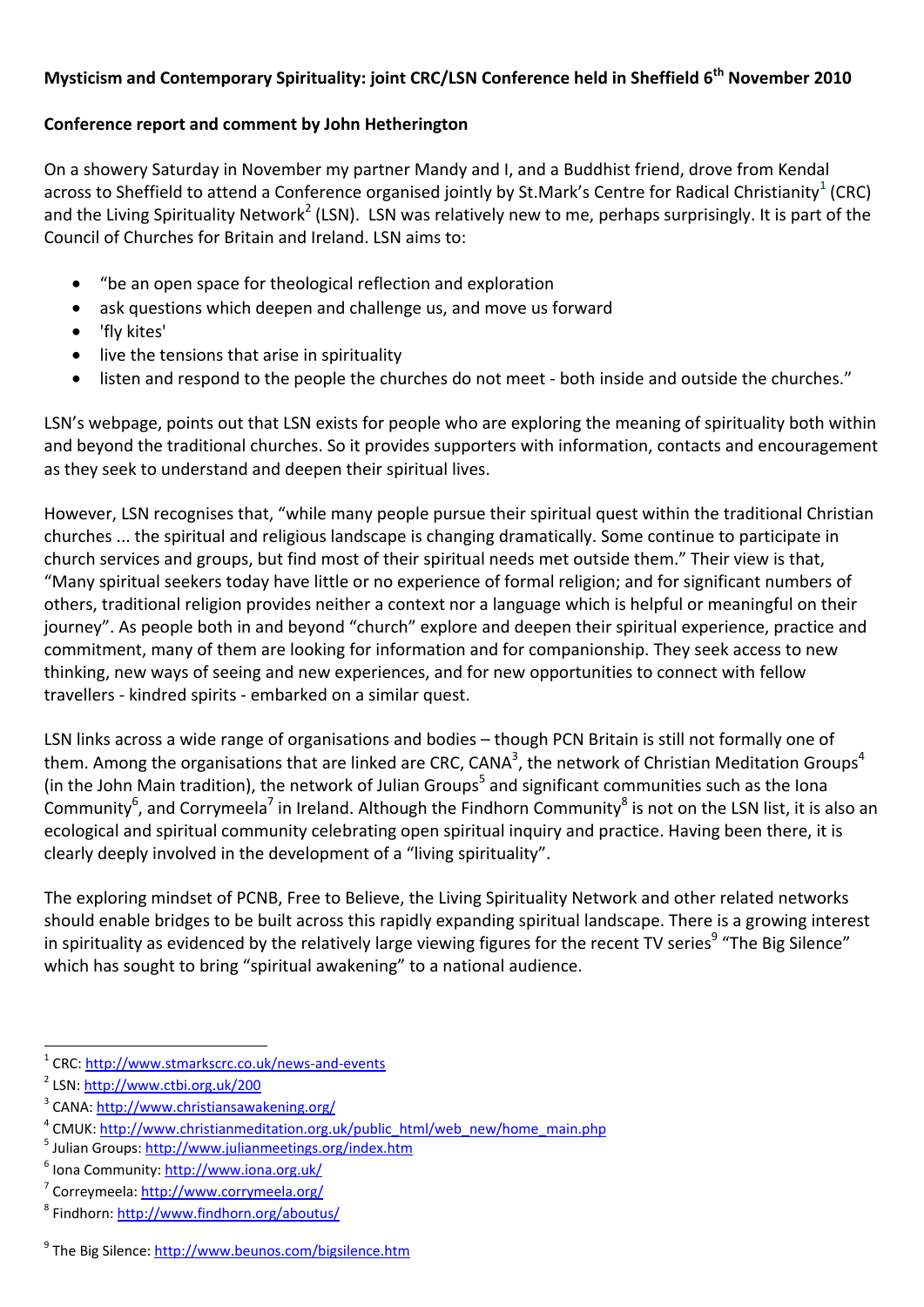Back in September 2008 I authored for Free to Believe a booklet entitled, "Reshaping Christianity – Mysticism, Spirituality and Global Faith". In it I explored the exciting story of the growing attention now being given to mystical writings in Judaism, Christianity and Sufi Islam. I also touched on the growing significance of the Baha'i faith. My booklet<sup>10</sup> (available from *Free to Believe, price £2.50*) also looked at the surveys done in the UK on the "new spiritualities" and their "belief" systems, and how there are more and more participants in the many open and varied forms of spiritual practice. In it I suggested that orthodox interpretations of Christian doctrine based on a "God above the sky" perspective, as opposed to a "Ground of all Being", or especially a "God Within", perspective must be taken less and less seriously. From a Celtic Christianity perspective "all that is" in nature is the divine domain. The new spiritualities and the new physics increasingly share common ground and invoke a form of "process theology" with God present both in the timeless realm of spirit and through the evolving gift of the physical universe  $11$ .

Many open hearted people are indeed finding 'God within', in forms such as Quaker silence and in the practices of Christian meditation and its Vedanta / Buddhist forms. Traditional Christian doctrines are increasingly being challenged by these perspectives, and by the growing, "turn to experience". All this is evidenced in falling church attendance, but growing participation in the many forms of "spiritual practice" now available. I am increasingly convinced that it is to the new or rediscovered forms of mystical spirituality and experience that we must look.

So what is the future? Is it likely that the tradition of attending church is only hanging on in those churches which support a "social network" format for the elderly? By contrast, some liberal / progressive churches (and PCN Britain Local Groups) are providing a safe place for erudite discussion of the nature of God. There are also churches (often held in community buildings) that are characterised by loud music and choruses, i.e. "evangelical" celebratory styles of worship, whatever the doctrinal approach. The social action style of Christianity that many churches aspire to is, of course, an entirely valid and vital component of a faith born in the justice milieu of the Old Testament Prophets and of course of Jesus of Nazareth and Paul who challenged the powers and empires of their day. Today, interfaith exploration is increasingly being seen as a profoundly important component of people's faith and spirituality in the "global village". It is too early to write "church" off.

In my booklet, I quoted Dave Tomlinson from his book "The Post Evangelical", who, like many others, had shared my journey from Christian Union to Liberal Protestant, via disillusionment and through to the next obvious step – the journey inward to a new mysticism and spirituality. The mysticism of the early Jesus movement seems to have been lost or suppressed in the period that followed Rome's takeover.

Spiritual depth, in today's context, is more and more likely to be rediscovered in the living out of a personal spiritual journey, but one shared with others in small groups, who study together the world's store of mystical writings in small groups. It needs situations where participants are comfortable with the traditions of the 'broad catholic' spectrum (Lectio Divina<sup>12</sup>), where retreat and meditation provide sources of inward experience and insight. Another growing practice is the "pilgrimage" – as for example my life changing journey to Iona – on a Retreat led by "The Sacred Space Foundation<sup>13</sup>." For others, poetry (across a spectrum from the Christian Mystics, via Rumi and the Romantic Poets, to modern verse) encompassing both religious and spiritual dimensions, is increasingly significant. Sources of poetic meditation that have meant much to me recently are the works of Kenneth Stephen<sup>14</sup> and the late John O'Donohue<sup>15</sup>.

 $\overline{a}$ 

 $^{10}$  Reshaping Christianity: Mysticism, Spirituality and Global Faith – by John Hetherington  *A reflection on emerging spirituality and its implications for Christianity and all global religions.*  (See FTB Website for ordering and payment information: http://www.freetobelieve.org.uk/booklets2.html)<br>
<sup>11</sup> See by way of example Adrian B Smith: God Energy and the Field.<br>
<sup>12</sup> http://lectio-divina.org/

<sup>&</sup>lt;sup>13</sup> Sacred Spaces: <u>http://www.sacredspace.org.uk/courses.html</u><br><sup>14</sup> Kenneth Stephen: <u>http://www.kennethsteven.co.uk/Books\_of\_Poetry.php</u> <sup>15</sup> John O'Donohue: http://johnodonohue.com/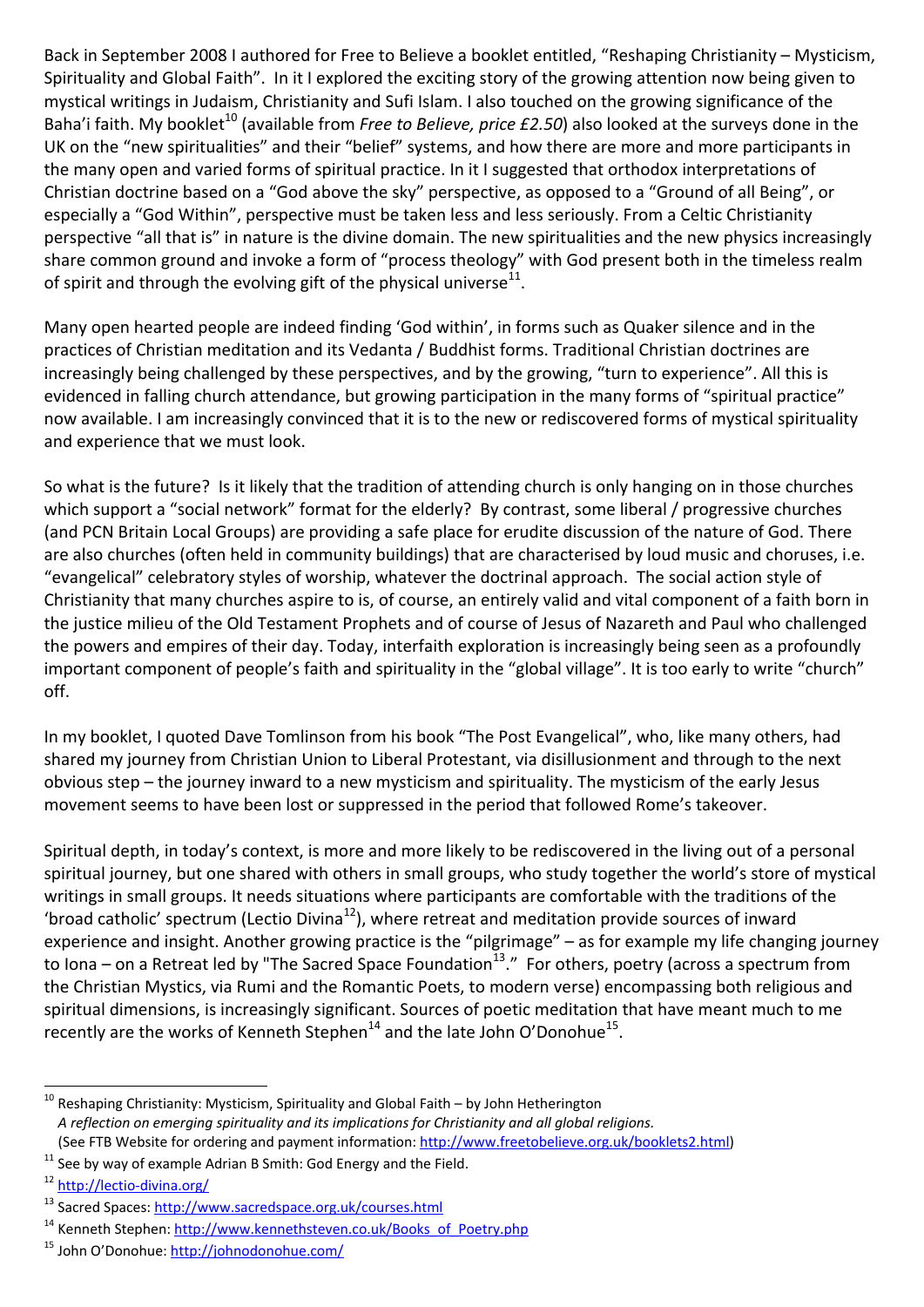So, it was a delight to be at Sheffield as we listened to the speaker Eley McAinsh<sup>16</sup> who, in two lectures and two periods of shared meditation, gave a clear overview of the breadth of contemporary spirituality. Amongst others, her talk drew on Baron Freidrich von Hugel, who argued that there are three dimensions to the authentic religious life – institutional, intellectual and experiential, and Ken Wilbur (one of my favourite modern thinkers) who has sought to add "contemplative knowledge" to the scientific quest. Eley commented that spiritual experience, meditation and contemplation are what lie at the heart of the "Spirituality Revolution<sup>17</sup>". She sees mysticism and spirituality as closely related but not interchangeable. Both involve direct personal experience of the divine ground. Many within PCNB will recall Marcus Borg's Sheffield lecture<sup>18</sup> with his quotation of Karl Rahner's phrase, "*The Christian of the future will be a mystic or he or she will not be at all*." For Borg, mysticism is about experiencing God, the Sacred, or Spirit as Real (my underlining).

Eley also quoted key authors such as Gordon Lynch (Professor of the Sociology of Religion at Birkbeck University, London) who has mapped out the changes now rapidly occurring. He has set out his analysis of the emerging encounter with what he calls 'The New Spirituality' in his book, subtitled, 'An Introduction to Progressive Belief in the 21st Century', which describes his research. It first reviews the roots of the new, progressive spirituality, its ideology, and its organisational emergence. Its approach is captured by his sub headings to Chapter 2 – The Ideology of progressive spirituality:

- *The unity of the ineffable and immanent divine* the guiding intelligence behind evolutionary process and the energy of the universe itself
- *Pantheism / Panentheism* replacing a transcendent, patriarchal view of God
- *Mysticism and the divine feminine* using symbol and liturgy, encounter with nature and celebration of the feminine in God
- *The sacralisation of nature* affirmation of the material and nature / life as participation in divinity
- *The sacralisation of the self* as a manifestation of the divine with human consciousness derived from the supra-consciousness of the "All".
- *Understandings of Religion* as culturally and historically bound and thus metaphorical enabling a growing spirit of 'ecumenism'
- *The deeper cultural roots of progressive spirituality* show underlying coherence, reflecting adaptation to modernism, liberalism and welcome insights in quantum physics and cosmic 'unfolding'.

Gordon Lynch also comments that, "people are engaging more and more deeply with the meaning and significance of spirituality in contemporary life and culture." My view is that films like Avatar express a hunger for a lost innocence and engagement with the natural world of which we are fully part and share responsibility for<sup>19</sup>. There remains both a justice and subversive political perspective to the mystical and spiritual path. Dorothee Soelle<sup>20</sup> proposes that mysticism is about, "the breaking through of wisdom".

So, to conclude, I fully agree with Eley McAinsh's summation in her afternoon lecture, "Mysticism .. is a way to participate in *transformation*. The physicist Paul Davies says, 'we have to embrace a different concept of understanding ... the mystical path is possibly such a way'."

In 1994 James Redfield wrote a novel, the "Celestine Prophecy – An Adventure", in which a lost manuscript was found that spoke of a coming time of human development and a recognition of our capacity for change. It had the drama and tension of all such novels (also made into a film), but behind it was a view that new

 $\overline{a}$ <sup>16</sup> Eley McAinsh, Director of the Living Spirituality Network and BBC Religious affairs producer, including the BBC's Radio Four program "Something. Understood" talked at the Priory

<sup>&</sup>lt;sup>17</sup> David Tacey, The Spirituality Revolution: The Emergence of contemporary spirituality; Routledge<br><sup>18</sup> Marcus Borg's and Eley McAinsh's lectures can be ordered from the CRC website: http://www.stmarkscrc.co.uk/resources cds-and-books

<sup>&</sup>lt;sup>19</sup> See my Blog: http://progressivespirituality.blogspot.com/<br><sup>20</sup> Dorothee Soelle – German Liberation Theologian: http://en.wikipedia.org/wiki/Dorothee\_S%C3%B6lle